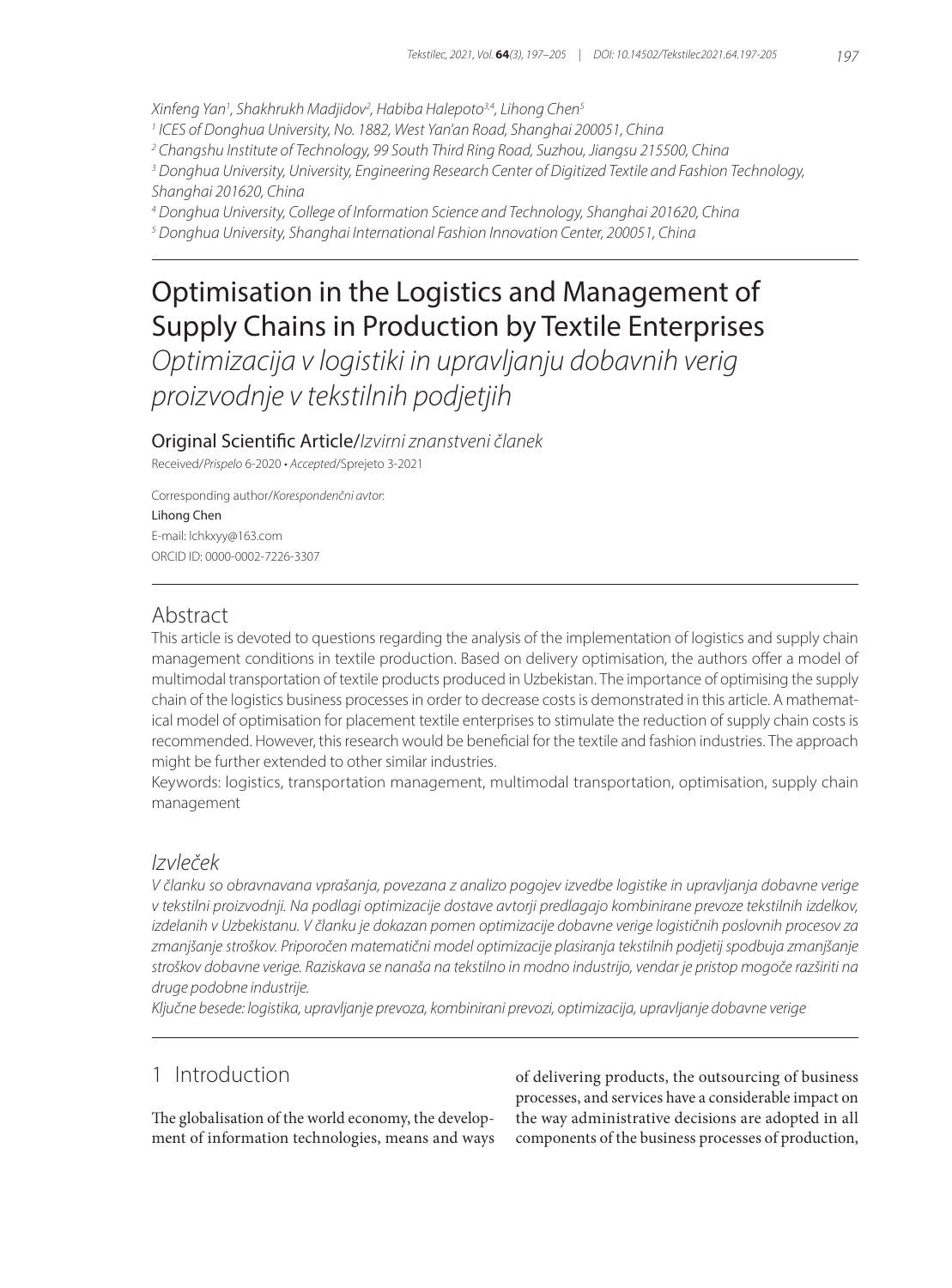marketing, commerce and logistics [1]. Adopting optimal administrative solutions in difficult economic situations has always been a constant in the practical activities of textile sectors throughout the world [2]. Moreover, their role has increased considerably recently as the dynamism of the external and internal environment has increased. The period required to make decisions has been reduced. The development of science and technologies has resulted in the emergence of many alternative options and interdependence. Different administrative decisions and their consequences have been amplified. The labour input required to adopt and implement challenging and multi-criteria decisions has increased significantly [3]. In these conditions, establishing rational and optimal solutions is the main focus of developing textile enterprises' logistics and organisations' business processes at the strategic and operational levels to improve supply chain management and logistics methods [4, 5]. The need for the high-quality growth of Uzbekistan's economy assumes that textile enterprise managers make better use of the entire range of methods and models of adopting optimal solutions in the supply, production and distribution of goods and services in the logistics and supply chain.

A diagnostic analysis of the administrative decisions made by the managers of textile enterprises and supply chain participants allowed us to establish that adopting logistic decisions used in practice is characterised by utility and subjectivity, and a lack of modern computer technologies (software products). The conducted research can be deemed the further development of the theory and methodical bases of supply chain management, and an opportunity for the broader application of mathematical models and methods for adopting optimal logistic solutions in the performance of management functions and the business processes of production, distribution, transportation and consumption of intermediate and readymade products [6-10].

Despite the extensive and practical application of logistics and supply chain management in the organisation of the transportation and production of goods, it is still not fully implemented in Uzbekistan. There is a lack of exhaustive scientific research successfully carried out in these areas. The importance of optimising logistics business processes to cut costs is demonstrated in this article using a mathematical model. Though different models have been proposed for other industries, the textile and fashion industry has not considered them. We have developed a method for optimising the business process of distribution and sales (supply) of a textile enterprise's finished products based on an economic and mathematical model for optimising the sales structure. Thus, this research practically presents a practical solution for both the textile and fashion industries.

# 2 Methods

## *2.1 Analysis of conditions in the textile industry in Uzbekistan*

Uzbekistan is one of the largest global cotton-fibre suppliers, while it also pays a great deal of attention to the deep processing of raw cotton [11]. For instance, the current coefficient of processing is 40%. The adopted modernisation programme of the textile industry is expected to bring the processing volume to 70% by 2020 [5]. In the modern world, the textile industry possesses a high rating among the other exports. It has the broadest range of exported goods' nomenclature, from yarn to readymade goods (apparel and knitted products; see Figure 1).

The textile industry is an essential, versatile and innovatively attractive sector of the economy of Uzbekistan. Its role is a macroeconomic complex that can be assessed from the following data: the textile industry accounts for 2.7% of Uzbekistan's GDP, 26.2% of industrial output in terms of volume, and more than 34% of the production of non-food consumer goods. Four hundred textile companies equipped with modern conditions are included in the UZTEX Group. Of those, 130 are joint ventures created with the participation of foreign partners from the world's leading countries. The group records annual increases in production and exports of more than 18% and 10%, respectively. The annual combined output of group companies is around 480 thousand tonnes of yarn, 290 million square meters of cotton fabrics, 101 thousand tonnes of knitted cloth, 275 million pairs of stitched-knitted products, 53.1 million pairs of socks and hosiery, and 2.1 thousand tonnes of raw silk threads. Group companies also make products for medical use, nonwoven fabrics, batting products, uniforms and fashion apparel, and eiderdown products. Companies operate continuously using modern and efficient equipment. More than 1.6 million spinning spindles and 100 thousand cabinets are commissioned for operation, accounting for 89.3% of existing technological equipment. Products produced by the textile industry are exported to more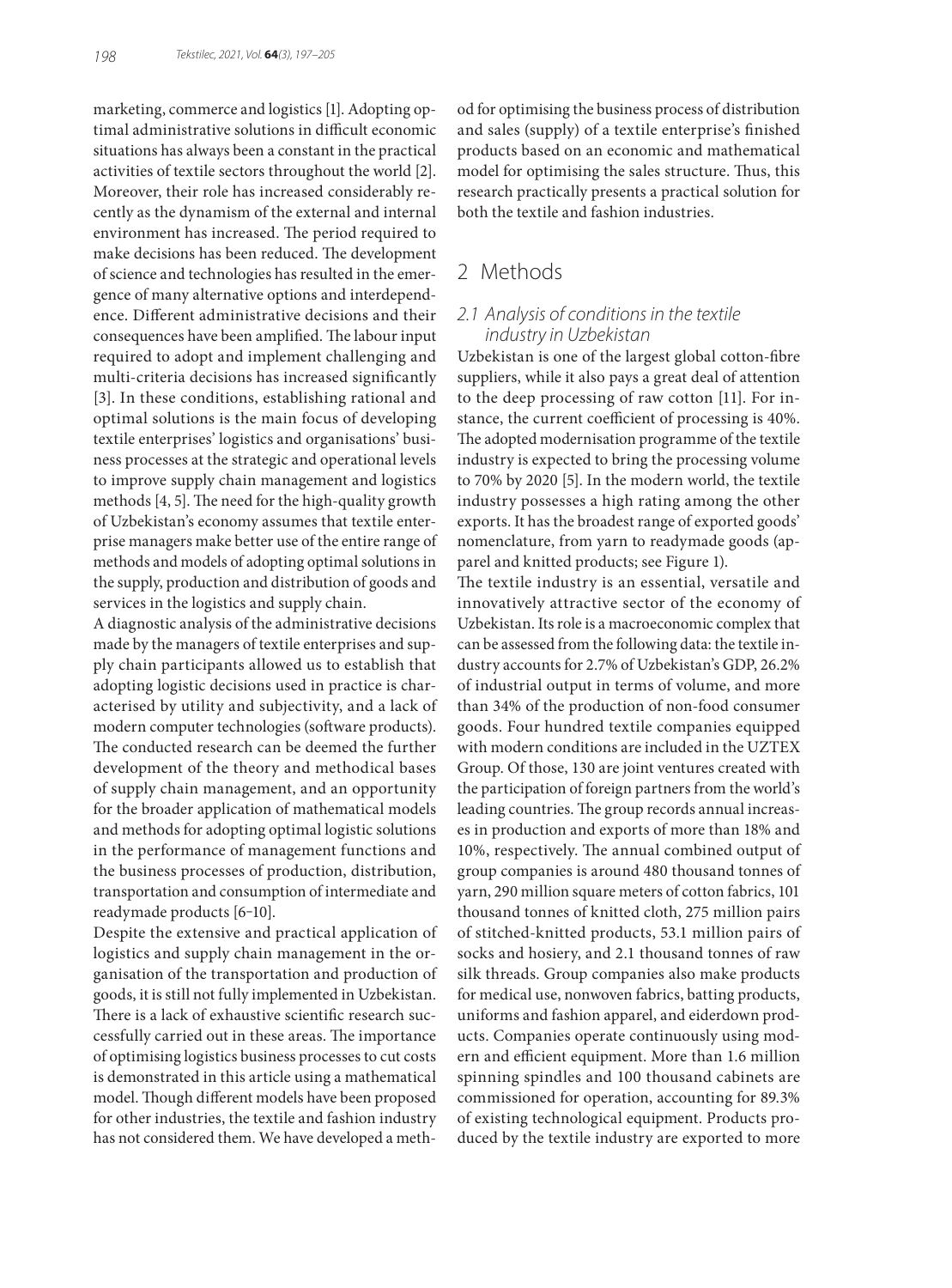

*Figure 1: Structure of exports of textile products of Uzbekistan*

than 50 countries, including European countries, China, the Commonwealth of Independent States, Latin America, the Republic of Korea, Singapore, Israel, Iran, the USA and others. In this regard, textile enterprises' supply chain management issues are crucial today.

The formation of textile supply chains has some sophisticated and distinctive influencing factors. They include the need for technological associativity based on a material stream that defines the contractors' choice, providing the delivery of and ability to render additional services. They also include the physical characteristics of a material stream that define a means of transportation and storage conditions, with the choice of the transport scheme and the warehousing method, respectively (refer, Figure 2).

One of the primary operating conditions of a textile enterprise's supply chain management is its interconnected system, which streams of goods and services and the labour force, and moves within the



*Figure 2: Formation of supply chains in a textile complex*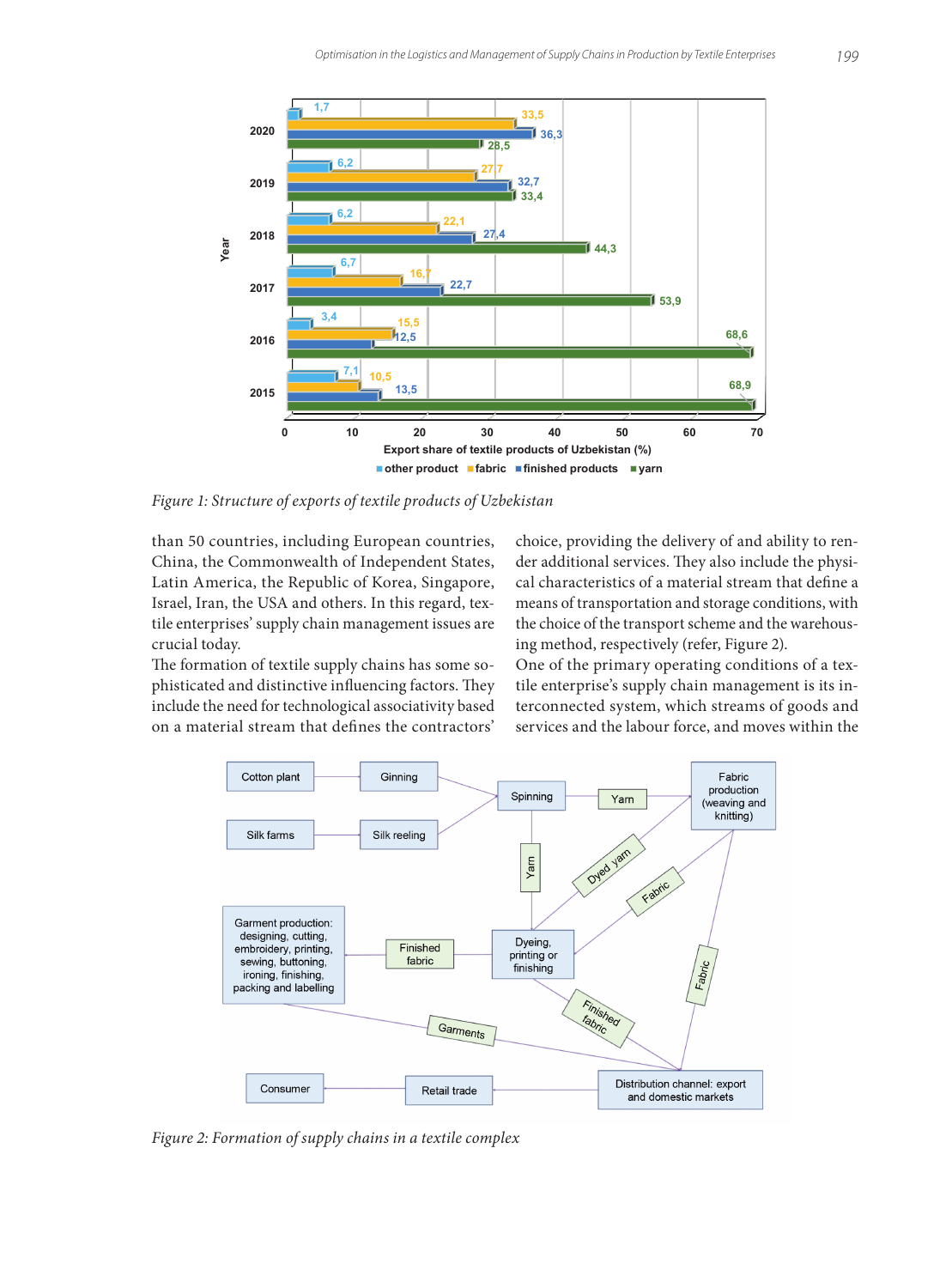market system under the influence of market stimulus [12‒17].

#### *2.2 Model formulation*

An analysis of scientific literature over the last ten years regarding developments and the functioning of supply chains allowed us to formulate the following basic principles for carrying out the optimisation of supply chains and logistics business processes [18]:

I. The purposes of optimisation must be measurable and correspond to the optimality criteria of the actual logistic decision. This must be reflected in the statement of the corresponding task (the administrative decision). The following optimality criteria can be sued to create the general economic-mathematical model of optimisation of the sales of a manufacturer's finished goods: to maximise sales and profit, while minimising used resources and costs. Thus, various statements of problems of optimisation and the implementation of the associated economic-mathematical models can be developed. Thus, if the global purpose of business management lies in the hierarchy, then its purpose is about maximising overall profit, while the optimisation of supply is carried out for commodity groups of finished goods. To that end, the economic regulations of the sales dynamics of finished goods in natural units of measurement (O), proceeds from the sales of finished goods (R) and the dependence of price on sales of finished goods are used (C) in the implementation of these tasks. The graphs of these dependencies are shown in Figure 3.

$$
C = a - b \times 0 \to 0 \times C = a \times 0 - b \times 0^2 \tag{1}
$$

$$
0 \times C = R \to R = a \times 0 - b \times 0^2 \tag{2}
$$

Consequently, a textile enterprise's profit as the difference between revenue and total costs (I) takes the form of a second-degree polynomial (P), which should be reflected in the profit maximisation problem statement.

Therefore, the profit of a textile enterprise, as a variety of procedures and general costs, has the aspect of a second-degree polynomial that must be reflected in a problem statement of maximising profit. The development of an economic-mathematical model for optimising the delivery of finished goods to commodity groups is based on the textile UZTEX Group. Optimality criteria result in the statement and solution of optimising the sales structure and delivery of finished goods to maximise a textile company's profit. Thus, the regression dependence of the profit of in one thousand US dollars from sales of t-shirts in one thousand pieces has the following aspect:

$$
f(x) = 612.5x - 12.25x^2 \tag{3}
$$

The regression dependence of the profit of in one thousand US dollars from sales of sportswear in one thousand pieces has the following aspect:

$$
\varphi(x) = 82.2x - 1.1x^2 \tag{4}
$$



*Figure 3: Dependence of the profit of a textile enterprise on product sales*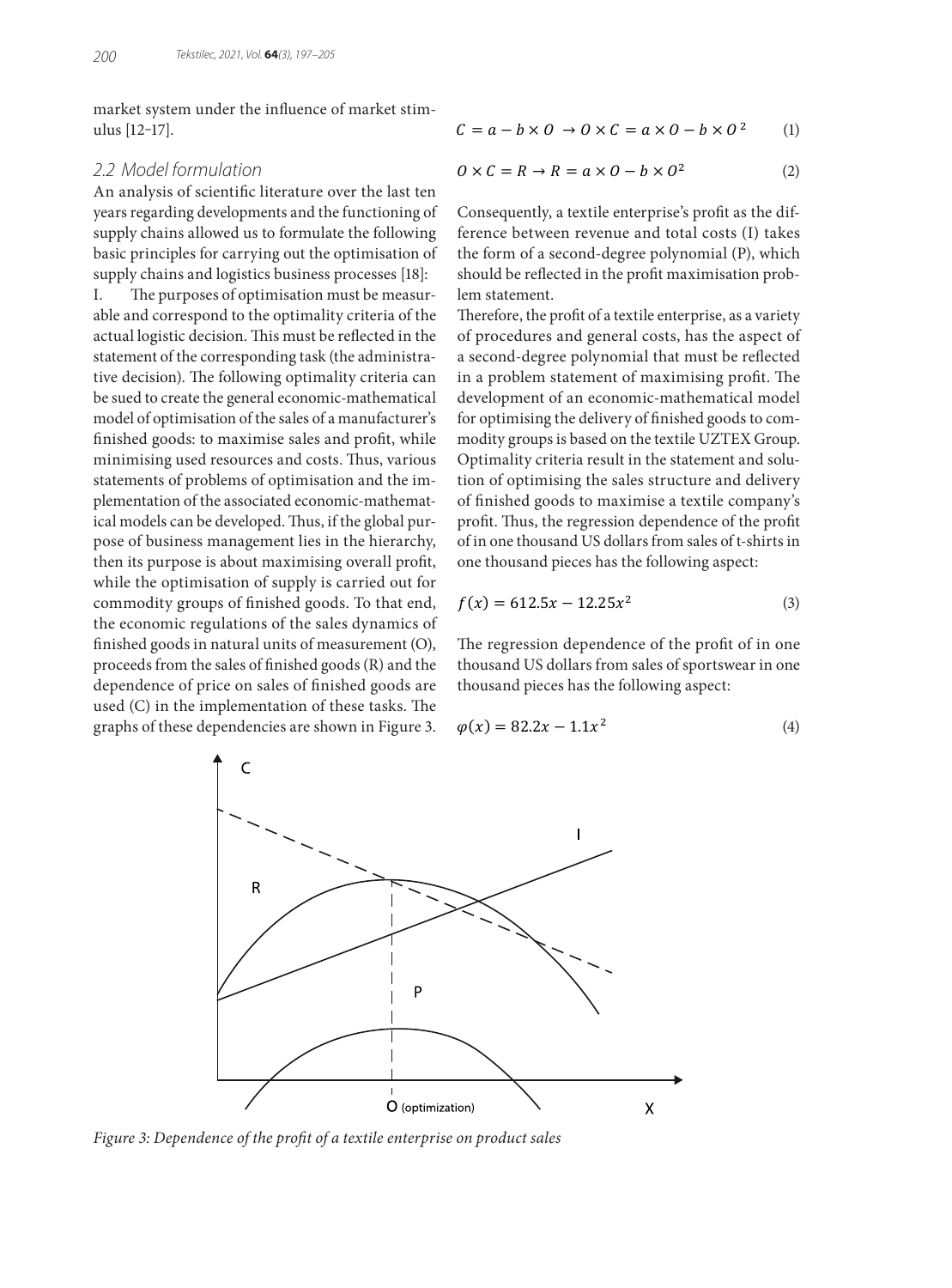

*Figure 4: Regression dependences of profit from sales of finished products*

The regression dependence of the profit of in one thousand US dollars from sales of hosiery in one thousand pieces has the following aspect:

$$
\omega(x) = 38.9x - 0.42x^2 \tag{5}
$$

The graphs of these regression dependences of profit from sales are shown in Figure 4. Graphical modelling allows us to conclude that there are maximum profit values at the optimal sales of the indicated types of finished products of a textile company. It is possible to optimize the structure of its sales and supply. The economic-mathematical modelling of the sales structure of finished goods of three main types consists of the formation additive function, which maximises the general profit from sales of t-shirts, sportswear and hosiery. The statement and solution of the optimising task are given below:

$$
F = (x_1, x_2, x_3) = 612.5x_1 - 12.25x_1^2
$$
  
+ 84.2x<sub>2</sub> - 1.1x<sub>2</sub><sup>2</sup> + 38.9x<sub>3</sub> - 0.42x<sub>3</sub><sup>2</sup>

$$
x_1 = 1; \ x_2 = 1; \ x_3 = 1 \tag{7}
$$

Given  $x_1 > 24 x_2 > 32 x_3 > 35$ 

$$
Maximize(F, x_1, x_2, x_3) = \begin{bmatrix} 25 \\ 38 \\ 46 \end{bmatrix}
$$
 (8)

$$
F(25,38,46) = 10170
$$
 (9)

with mathematic-statistical characteristics that take ' gistics business processes should be supplemented Thus, an optimal volume of the sale and supply of t-shirts to consumers is 25 thousand pieces, while that figure is 38 thousand pieces for sportswear and 46 thousand piecesfor hosiery. The UZTEX Group's overall maximum profit will be equal to \$10.17 million. II. Models of optimisation must be adequate, and accurately illustrate the logistics business processes and functions of supply chain management. Economic-mathematical optimisation models must be designed using concrete figures for logistics business processes and contain quantitatively measurable conditions for their implementation. They must be expressed in a system of restrictions of the model in terms of the size of used resources and reasonable assumptions on the scope of variation. In these terms, the research of operations applied in optimising lointo account the probability of realisation under the established law of parameter distribution of these processes as random sizes.

III. The external conditions and parameters of the internal environment of supply chains and logistics business processes vary. While carrying out the optimisation, it is necessary to consider possible changes

in the external conditions and parameters of logistic decisions. Similar changes are made periodically or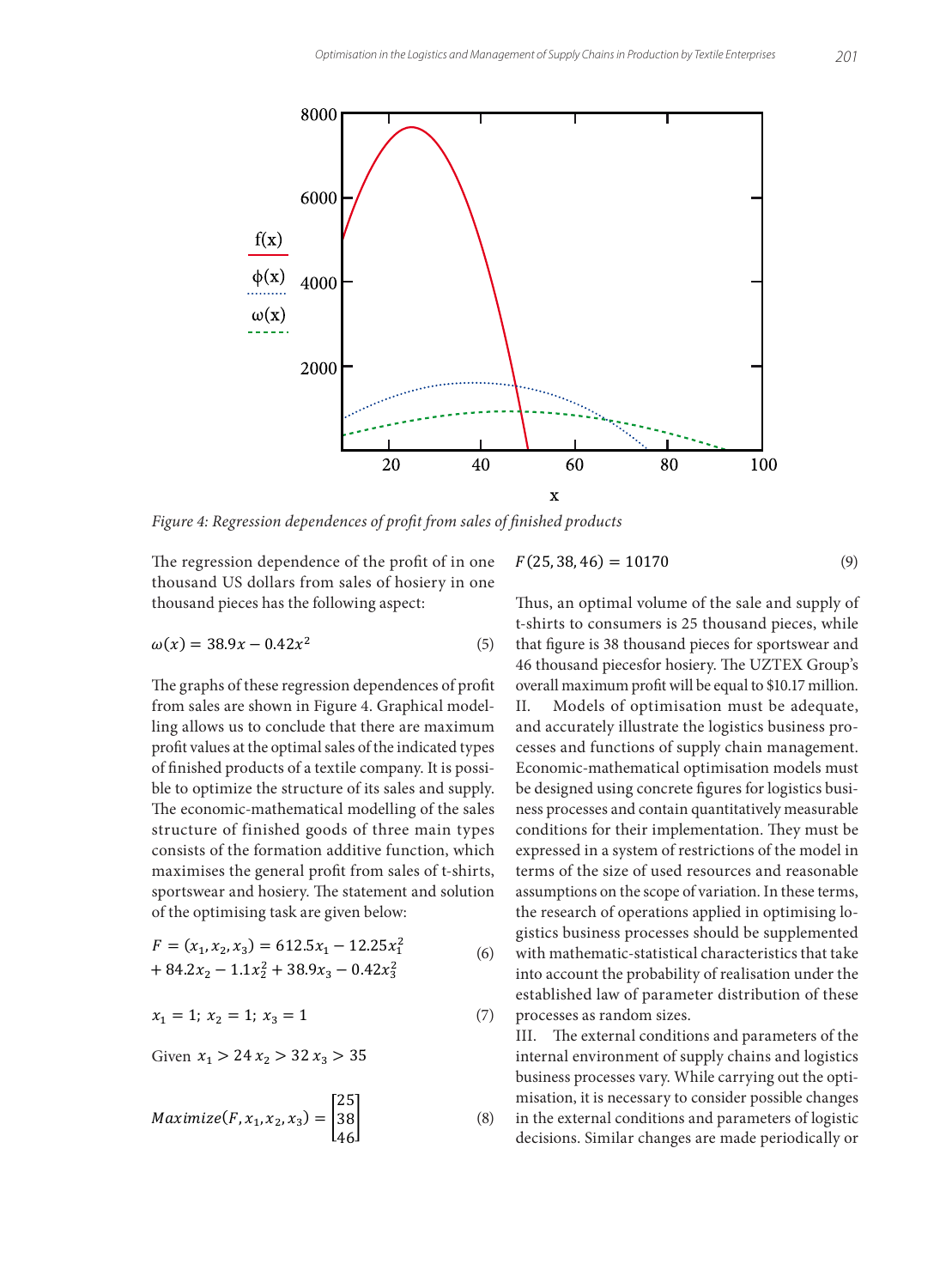in the process of detection to the developed economic-mathematical models of optimisation. Previous practice with optimising models shows that they can be applied in an imitating form [19]. This assumes the automatic recalculation of optimisation results when there is a change of factorial signs and system parameters of the restrictions imposed on the used resources in supply chains.

IV. Data regarding the parameters of supply chains must be exact, timely and quick. This requirement is due to the use of that data in optimisation models, whose results significantly vary depending on the values of factorial signs and system of restrictions. Testing the results of the optimisation parameters of supply chains is obligatory. Such testing is carried out by verifying developed models and the results obtained via other economic-mathematical processing. The large number of records regarding supply chain parameters requires the preliminary analysis of those records, in a subsequence of integration and the use of new software products for optimisation by the chosen optimality criteria.

V. Optimising calculations of supply chain parameters must be presented in a form convenient for use. The form of representing results of optimisation must facilitate the adoption and implementation of administrative decisions by managers. The development and application of unique decision-making algorithms are needed where applied supply chain optimisation parameters are one of the key factors [20]. Though it is still an essential element, the algorithm used to develop the optimal solution in supply chains must be flexible, adaptable and confirmable. This will facilitate the implementation of management decisions regarding supply chains.

VI. Optimisation requires the qualified professionals of companies to search for the best logistics decision [21]. This principle and requirement provide scientific and almost reasonable optimisation objectives, including intentional function, optimality criteria, a system of restrictions of the economic-mathematical model of the logistics decision, and modern software. It is not necessary to assume the correct objective definition of optimisation and the effective use of computer programs. This is particularly true for workers who do not posses the necessary knowledge in this area or experience in optimising calculations.

VII. Monitoring supply chains and logistics business processes subject to optimisation. The business processes for which optimisation is carried out must be supported according to goals and developed algorithms. However, this does not exclude their continuous improvement by managing changes and the emergence of more effective software products.

## 3 Results and discussion

The monitoring of optimised supply chains is supplemented with an assessment and analysis of optimisation costs. The maintenance of and changes to initial optimised parameters, as the improvement of supply chains, demand considerable technology and personnel costs. Also necessary are the assessment of the total costs of optimisation and the comparison of a previous decision with control alternatives. The definition of the impact of the optimisation of technology on the economic indicators of an organisation requires benchmarking. This might relate to crucial indicators of efficiency before technological implementation, the comparison of optimisation results with control indicators and the performance of regular audits of optimised business processes.

A critical place in supply chain management is taken by the optimisation of the arrangements of a warehouse chain in the territory served. The optimisation of a logistics chain includes analysing data and logistics strategy elements for the definition of quantity and delivery volumes, and the arrangement of distribution centres to achieve an optimum balance between the level of service and logistics costs. The optimisation of a chain allows us to increase service quality and achieve significant efficiency in terms of the maintenance costs of a warehouse, the transportation of goods and investment. Growing interest in the optimisation of chains among professional logistics providers has caused significant growth in the software market for optimisation over the last five years. However, many companies mistakenly carrying out optimisation based only on the analysis of data. By paying too much attention to economic-mathematical modelling, companies miss the strategic and practical contexts of optimisation, which may lead to a severe reduction in their client base. The characteristics of the shipment of goods through optimisation software may consider these critical, but less operational factors.

The optimisation possibilities of software have improved considerably over the last five years and now allow us to carry out complex factorial analysis [22]. However, logistics specialists must rely not only on the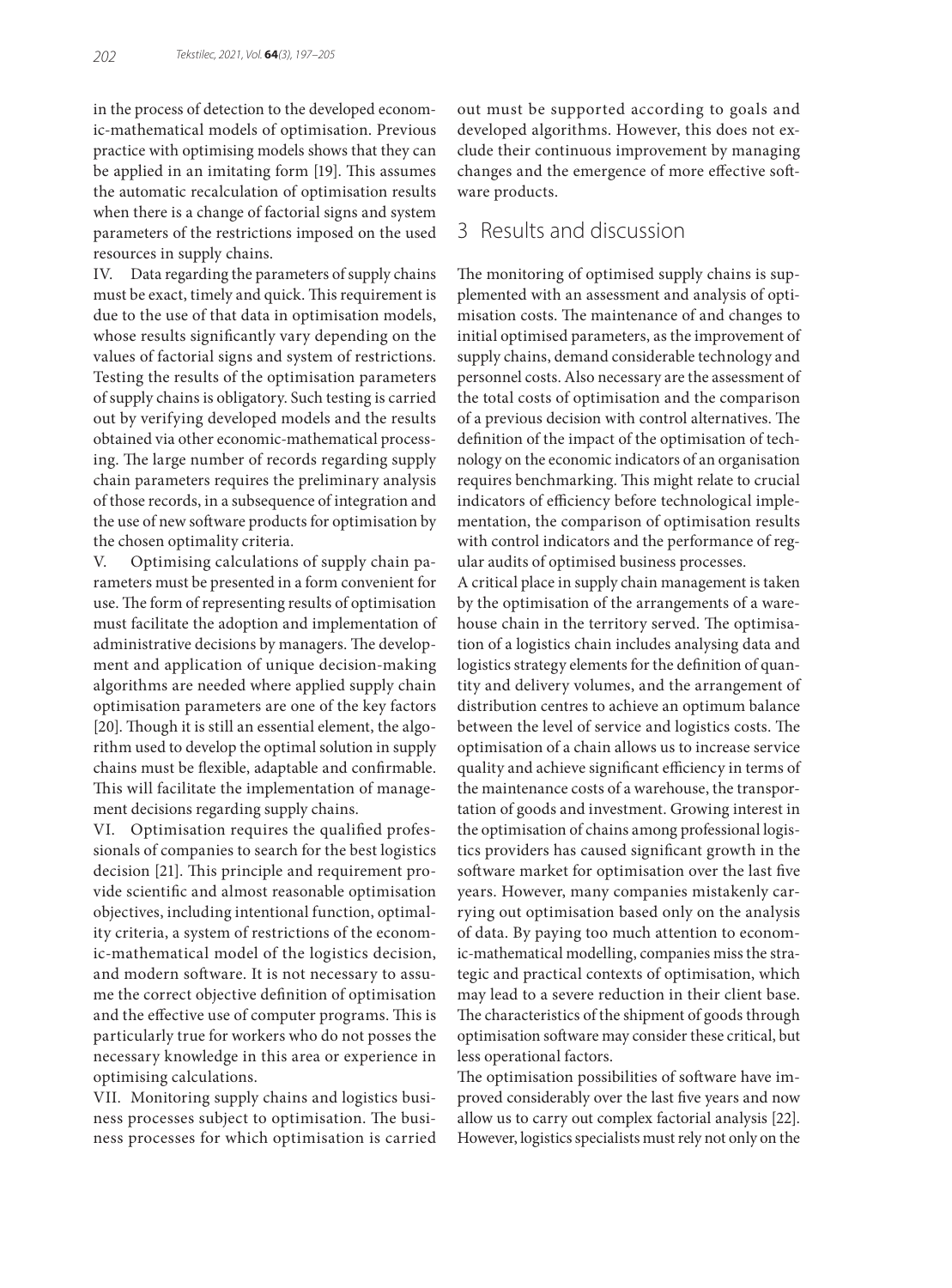modelling instruments of decision-making support, but also on the defining factors of creating a distributive chain. The best approach consists of the optimum combination of these tools that facilitate the economic-mathematical modelling of a distributive chain. This includes practical questions regarding a logistic chain's arrangement and objective statements, and the development of the corresponding strategy.

Initially, it is necessary to consider the shortcomings of the specific optimisation of a chain. It is then possible to offer a modern approach to carrying out similar optimisation. This considers the strategic and practical questions regarding the placement of a logistic chain and their integration with optimisation results. Companies wishing to optimise logistics networks spend most of the time collecting and developing accurate operational estimates of costs to satisfy data software package requirements. Considerable efforts are necessary for processing, analysing and verifying data to accurately understand their general corporate strategy with regard to their impact on the supply chain. Meetings with clients to plan future service parameters of the chain using data serve as secondary sources for analysis. A company can afford or delay optimising a chain or consider potential supply chain harmonisation without optimising the needs of its supply chain participants due to the high probability of the need to purchase assets for the development and optimisation of the chain. This is not less important than the practical strategic objective of achieving logistics chain optimisation.

Support for the adoption of the logistics decision to optimise a network is provided using modern software [18], which gives significant assistance for assessing collected data regarding the quantitative and qualitative parameters of a network and the productive parameters obtained from economic-mathematical modelling.

### *3.1 Application and implication of the model*

In the integrated supply chain management world, the textile companies seek to optimise supply chains and the functional area of logistics, and the business processes of transportation, warehousing and distribution to achieve the maximum results while optimising current costs and resources [23]. In order to optimise economic streams at companies and in supply chains, the managers of foreign textile companies use well-known methods and ways that might include six sigma, economical production, integrated quality control, complicated computer modelling instruments, and the planning of deliveries, the use of modern technologies of management, and other numerous optimisation methods [24].

In the broadest terms, optimisation means balancing several factors to achieve the best overall result. In planning, for example, optimisation means balancing the use of transport and operational costs, i.e. the reserve rate, including customer service. The prices of finished goods and raw materials, outputs or a combination of business processes are balanced to achieve cooperation. In the processing mode, transaction optimisation means using modern software to choose the best alternative processes, such as the routing of shipment or distribution of production [25].

We must, however, take into account the best possible decision that provides the maximum result in each specific situation. This is impractical as its achievement requires high implementation costs. For example, textile companies develop an optimal distributive chain variant. Computer modelling can build an optimum chain of similar distribution on several markets and place the distributor's primary distribution centre on several markets. From a practical point of view, however, a better approach is to implement a decision on only one market. In other words, instead of looking for the ideal decision, it is better to choose the practical decision for each specific situation.

We can add to the central questions of optimising logistics business processes and supply chain management the definition of its purpose, optimality criteria, and the corresponding restrictions regarding time and resources. In strict economic-mathematical terms, optimisation represents the process of searching for parameters, such as economic streams, logistics business processes and supply chain management. By using them, the extreme (minimum or maximum) value of the indicator (vector) chosen by the optimality criteria is achieved [18].

Companies took a huge step forward in data processing automation, deliveries connected with a particular chain and logistics operations. While these innovations reduced costs due to decreased labour skills, their most significant impact is expected in the future. The automation of data processing is an essential subsystem of optimising the supply chain, and allows most textile companies to reduce their costs and increase efficiency significantly. There is an opportunity to reduce costs by 10 to 40% through more effective logistics decisions for many supply chains.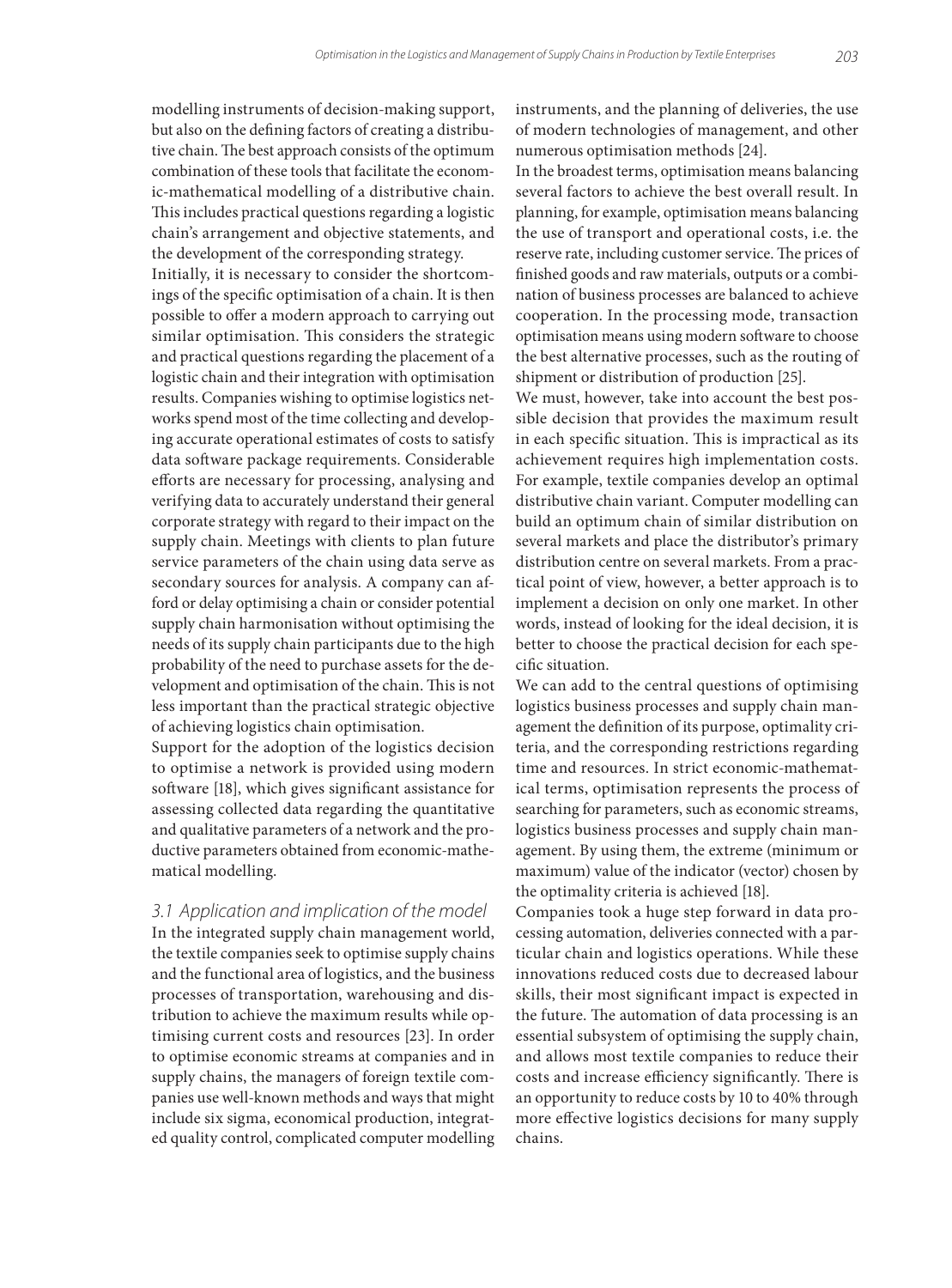# 4 Conclusion

### **Findings**

This research suggests that optimising and managing the supply chains of textile producers requires the optimisation of other costs and transport expenses, including optimal placement when establishing new textile enterprises. Thus, the satisfaction of the need for the effective control and management of all logistic chains, i.e., supply, production, transportation and textile production will lead to positive results when penetrating the organisational structure of a new business that is technologically adjacent to an existing production and marketing chain. It was also highlighted that optimisation models must be adequate and correctly illustrate the logistics business processes and functions of supply chain management.

#### **Limitations**

This research focused on only one country, i.e., Uzbekistan, and thus might not apply to some other countries. This research deals with well-established models and lacks the latest statistical or mathematical models. More care should be taken to ensure that data regarding logistics, supply chains and business processes are exact, timely and quick due to their use in optimisation models, which results in a significant variation depending on the values of factorial signs and system of restrictions.

#### **Future suggestions**

The purposes of optimisation must to be measurable and correspond to the optimality criteria of the actual logistic decision that it has to be reflected in the statement of the related task. For example, the economic-mathematical model of sales optimisation of finished goods can be carried out using the optimality criteria to maximise sales and profit, while minimising used resources and costs. The use of artificial neural networks and artificial intelligence might be applied in the future.

## *Funding*

*This research was funded by Humanities and Social Science Pre-research Project of Donghua University (218-10-0108019).*

## References

- 1. COHEN, S., ROUSSEL, J. *Strategic supply chain management: the five core disciplines for top performance*. 2nd ed. New York : McGraw-Hill Education, 2013, 321 p.
- 2. KHOSO, A.N., MEMON, H., HUSSAIN, M., SANBHAL, A.N., ABRO, A.Z. Production and characterization of wool and hair fibers in highlands of Baluchistan, an economic and sustainable approach for Pakistan. *Key Engineering Materials*, 2015, **671,** 473−482, doi: 10.4028/www. scientific.net/KEM.671.473.
- 3. BAKHSH, N., KHAN, M.Q., AHMAD, A., HASSAN, T. Recent advancements in cotton spinning. In *Cotton Science and Processing Technology*. Edited by H. Wang and H. Memon. (Textile Science and Clothing Technology). Singapore : Springer, 2020, 143−164, doi: 10.1007/978-981-15-9169-3\_8.
- 4. CHRISTOPHER, Martin, TOWILL, Denis R. Supply chain migration from lean and functional to agile and customised. *Supply Chain Management*, 2020, **5**(4), 206−213, doi: 10.1108/13598540010347334.
- 5. MADJIDOV, S., KHAKIMOV, B. Viewpoints about potential stimulation and possibilities of investments on textile industry Uzbekistan. *European Journal of Business and Economics*, 2012, **6**, 22−24, doi: 10.12955/ejbe.v6i0.138.
- 6. BHATEJA, Ashish Kumar, BABBAR, Rajesh, SINGH, Sarbjit, SACHDEVA, Anish. Study of green supply chain management in the Indian manufacturing industries: a literature review cum an analytical approach for the measurement of performance. *IJCEM International Journal of Computational Engineering & Management*, 2011, **13**, 84−99.
- 7. BEAMON, B.M. Supply chain design and analysis: models and methods. *International Journal of Production Economics*, 1998, **55**(3), 281−294, doi: 10.1016/S0925-5273(98)00079-6.
- 8. FERNIE, J., SPARKS, L. *Logistics and retail management: insights into current practice and trends from leading experts*. Boca Raton : CRC Press, 1999, 214 p.
- 9. FISHER, M.L. What is the right supply chain for your product. In *Operations management*. Edited by Michael. A Lewis and Nigel Slack. (Critical perspectives on business and management). London: Routledge, 2003, 73−88.